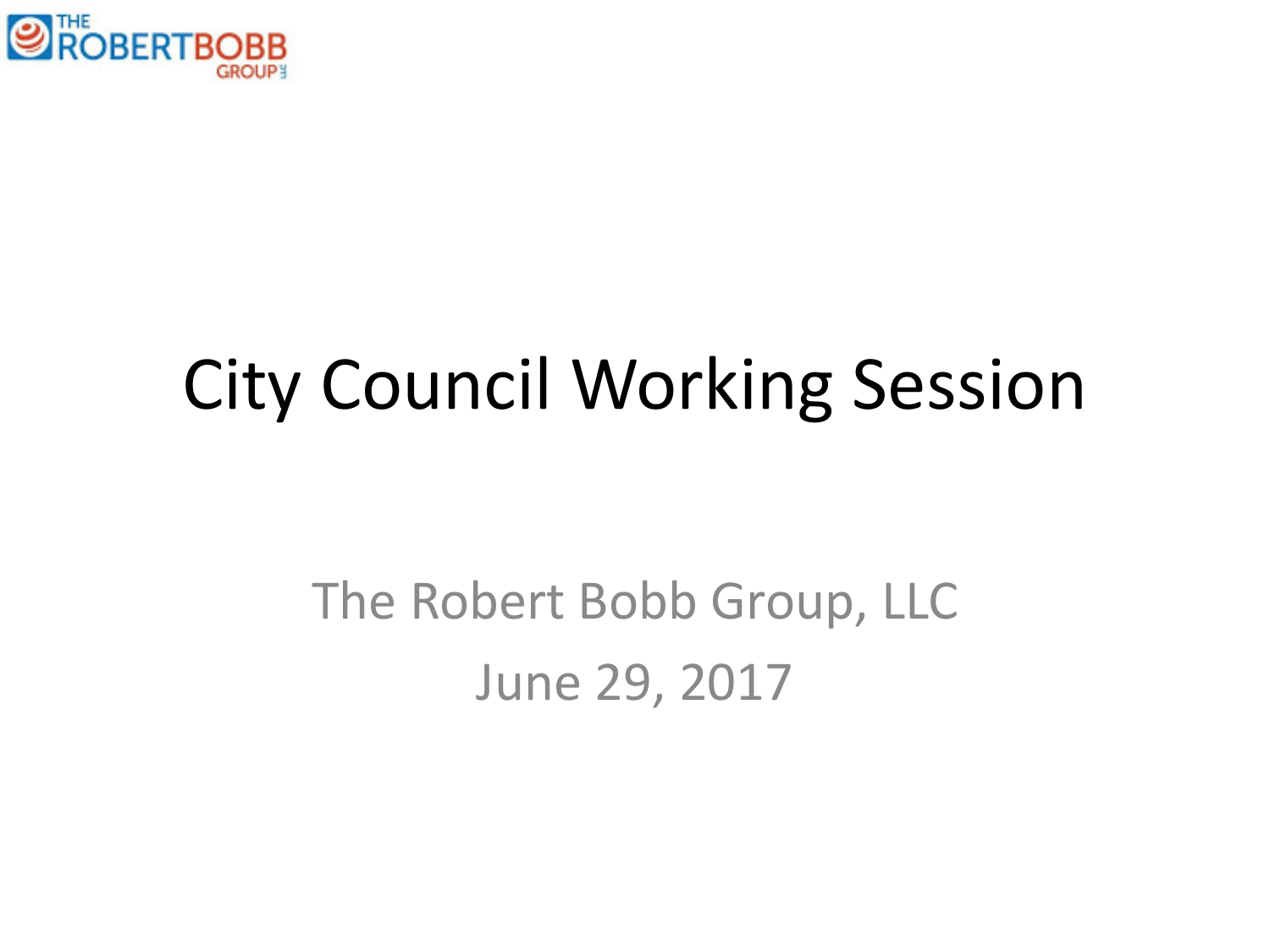

# Agenda

### • **Discussion on a Collector of City Taxes**

- Josh Rahman, The Rahman Group
- Patrick Scott, MuniServices
- **Auditor Observations on Treasurer Financial Controls per the FY 2016 Comprehensive Annual Financial Report (CAFR)**
- **RBG Presentation and Recommendation**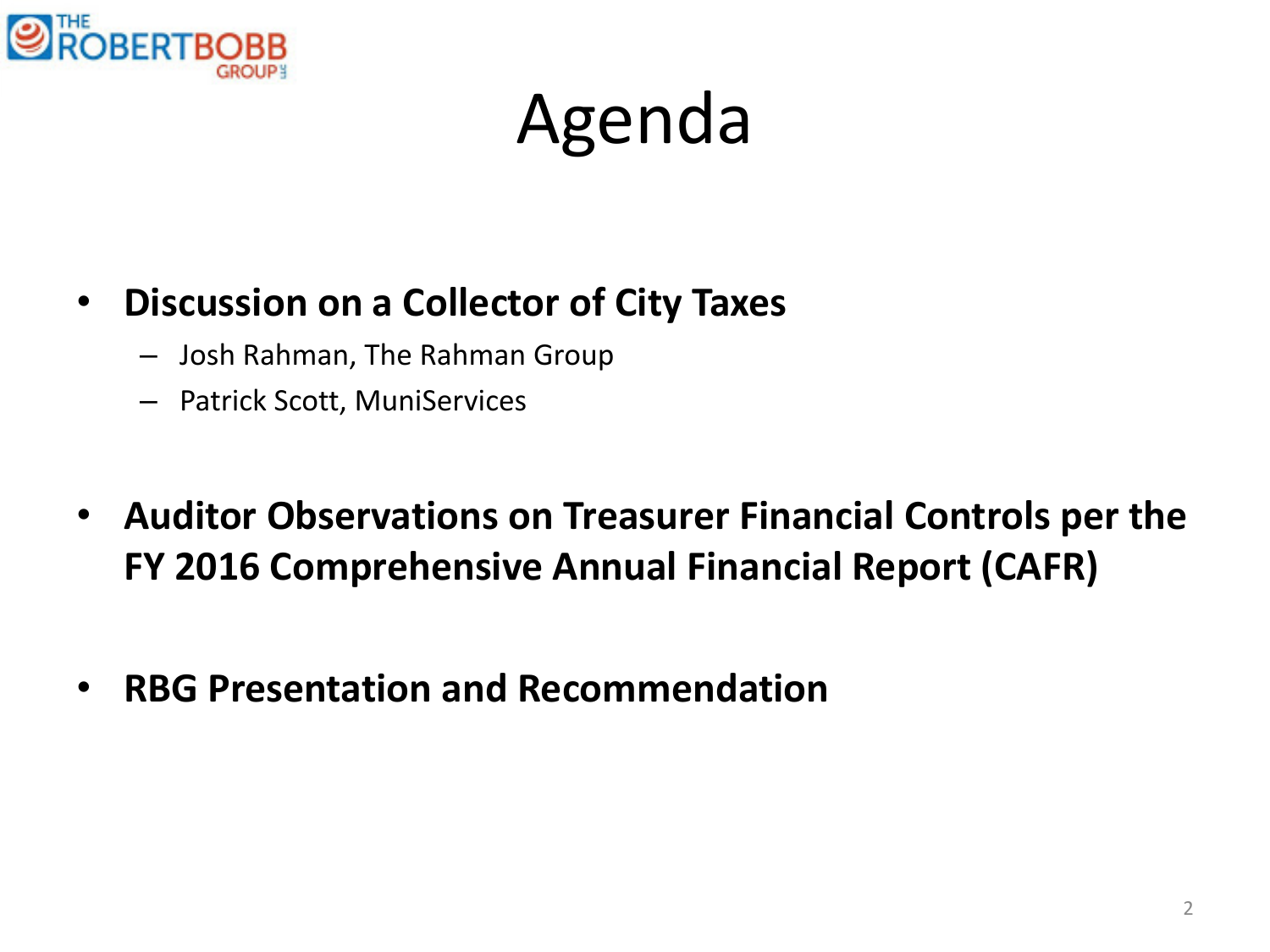

# City Charter 3-14: Collector of City Taxes

### **§ 3-14. Collector of city taxes generally.**

• There may be appointed by the city council, in its discretion, a collector of city taxes who shall serve at the pleasure of the city council. He shall perform such duties and have such powers as are prescribed by the city council or by state law. If city council does not appoint a collector of city taxes, duties and powers prescribed to the collector of city taxes shall be administered by the treasurer and as provided for by state law. (1962, c. 259; 1976, c. 482)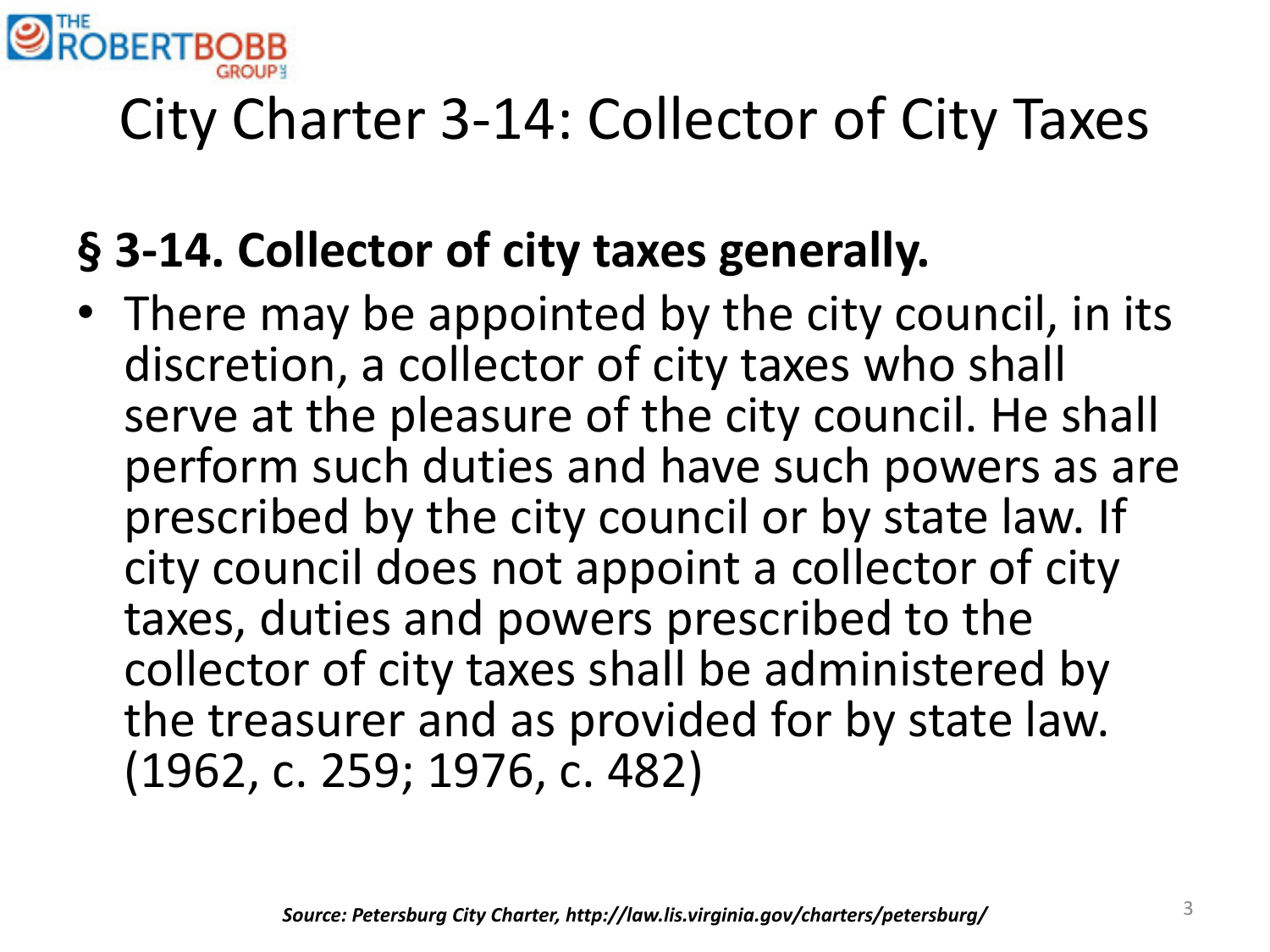

**Treasurer Specific Recommendation**

# Auditor Observations on Treasurer Financial Controls

### **1. Missing Supporting Documentation for Credit Card Transactions**

"During the testing of credit card transactions, we noted instances in which there was no supporting documentation maintained for the credit card charge. **We recommend the City implement procedures to ensure all credit card transactions have the appropriate approved supporting documentation."**

### **2. Bus Receipts Posted Several Days after Brinks Deposit**

"We noted during our examination of bus route receipts, the City Treasurer's office did not post bus route receipts to the accounting system until several days after the deposits were made by Brinks. **We recommend receipts be posted as of the date deposited."**

#### **Auditor Recommendations that would impact a Collector's Duties**

*Source: Management Letter to the City of Petersburg, Robinson, Farmer, Cox Associates, May 31, 2017.*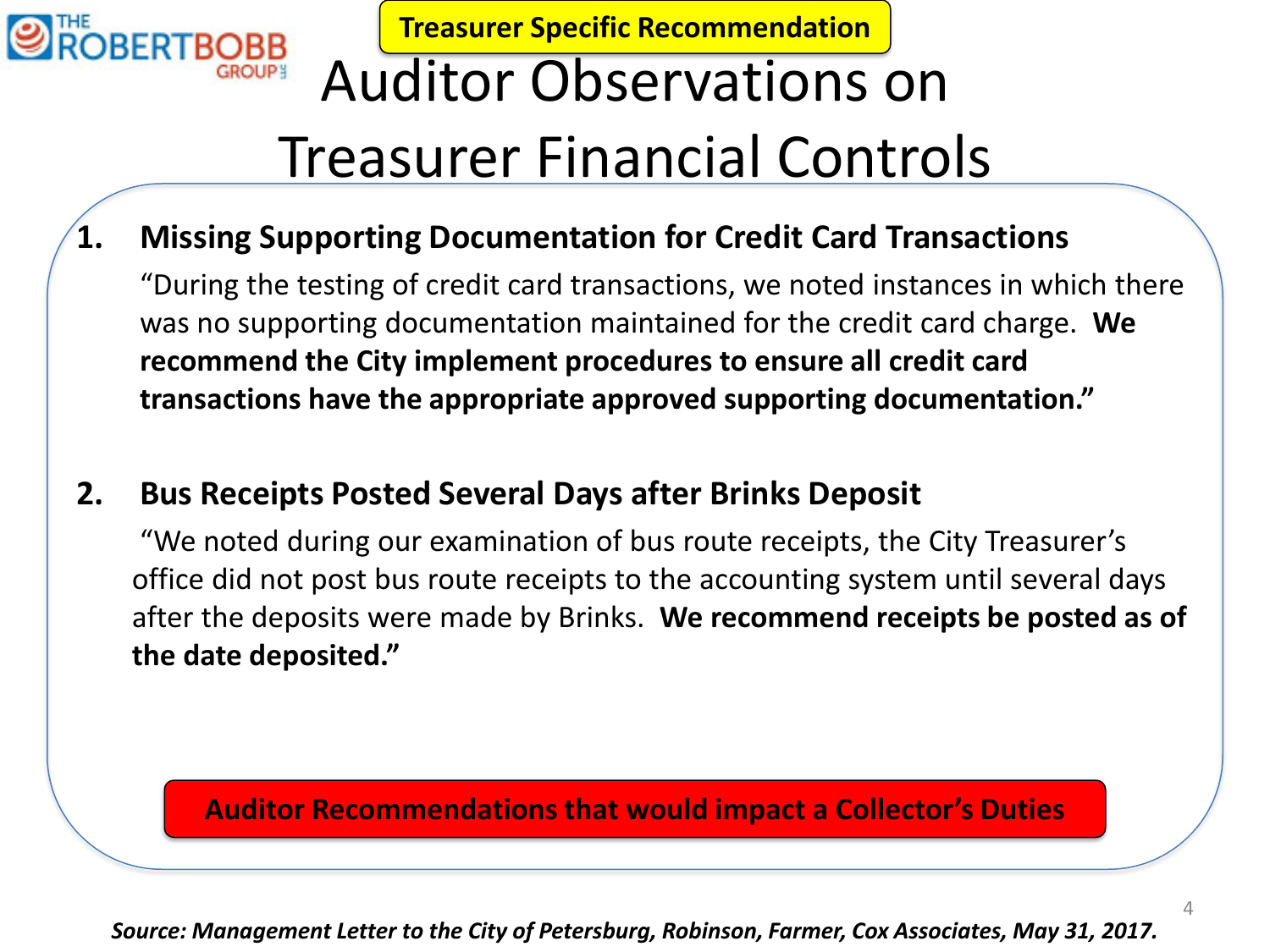

**Treasurer Specific Recommendation**

# Auditor Observations on Treasurer Financial Controls

### **3. Need for Refunds to be Reviewed and Approved**

"During FY2016, refunds were processed and paid absent of a documented review. For example, if a business license refund is requested, the Commissioner of Revenue will complete a form and submit to the Treasurer for issuance. The Treasurer posts the amount to be refunded in the daily close. **We recommend all refunds be reviewed and approved.**"

### **4. Reporting Bank Account Information**

"**We recommend receipts be posted as of the date deposited."**

#### **Auditor Recommendations that would impact a Collector's Duties**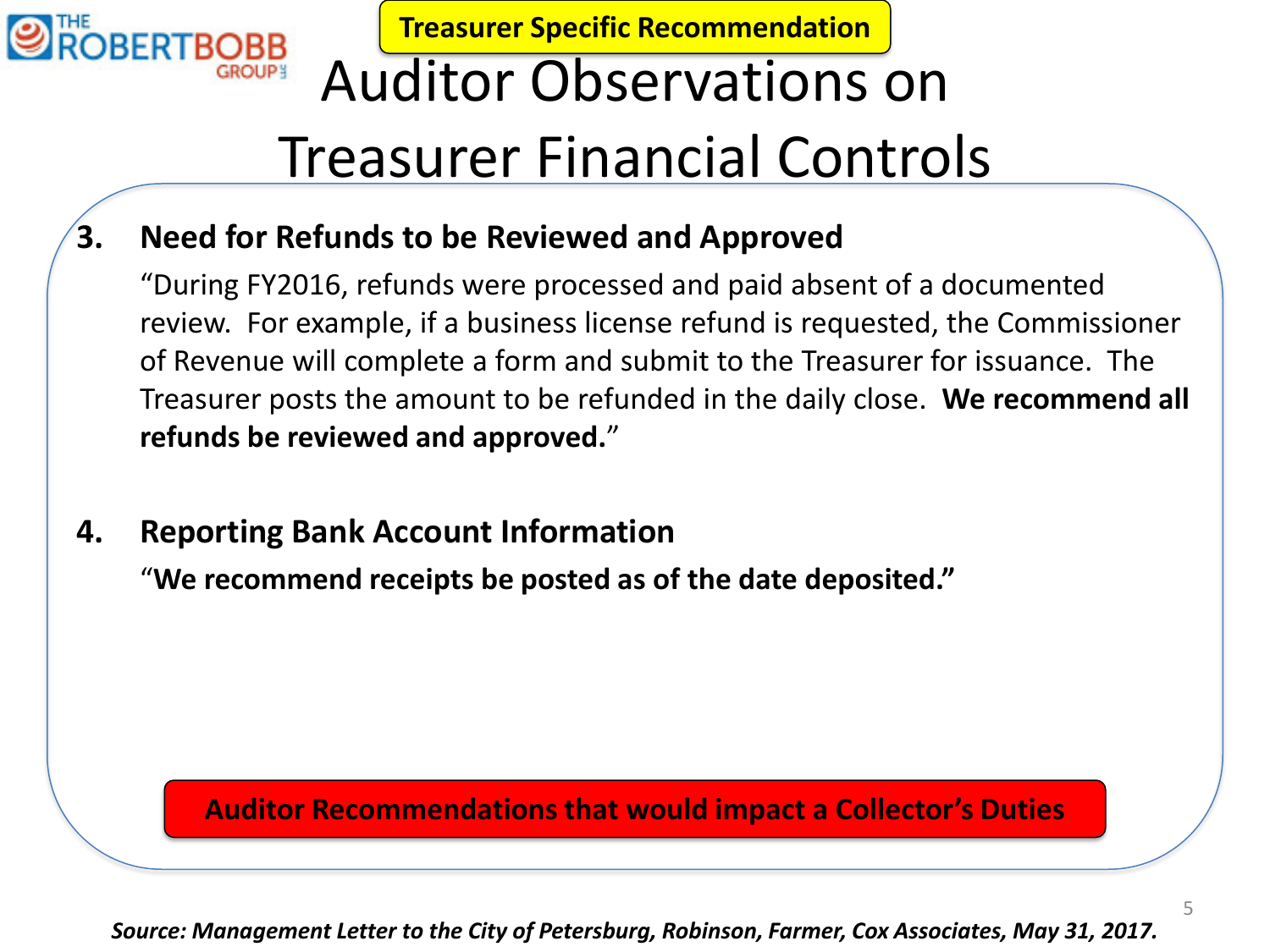

# Comparison of Regional Real Property Tax Collections

| <b>Population</b><br><b>CITY</b> |        | <b>AVERAGE TAX</b><br><b>COLLECTIONS RATES</b><br>FY2009-FY2015 | <b>UNASSIGNED</b><br><b>FUND BALANCE</b> |
|----------------------------------|--------|-----------------------------------------------------------------|------------------------------------------|
| Petersburg                       | 32,701 | 93%                                                             | (57.7M)                                  |
| <b>Colonial Heights</b>          | 17,731 | 98%                                                             | \$7.95M                                  |
| <b>Danville</b>                  | 42,444 | 94%                                                             | \$36.7M                                  |

**We compared FY2009 – FY2015 Comprehensive Annual Financial Repots (CAFR) for Petersburg, Colonial Heights and Danville.**

**Compared to our regional peers, Petersburg has a NEGATIVE Unassigned Fund Balance and the lowest average tax collection rate.**

Source for Petersburg: http://www.petersburgva.gov/DocumentCenter/View/2761

Source for Colonial Heights: http://www.colonialheightsva.gov/ArchiveCenter/ViewFile/Item/1048

Source for Danville: http://www.danville-va.gov/ArchiveCenter/ViewFile/Item/1994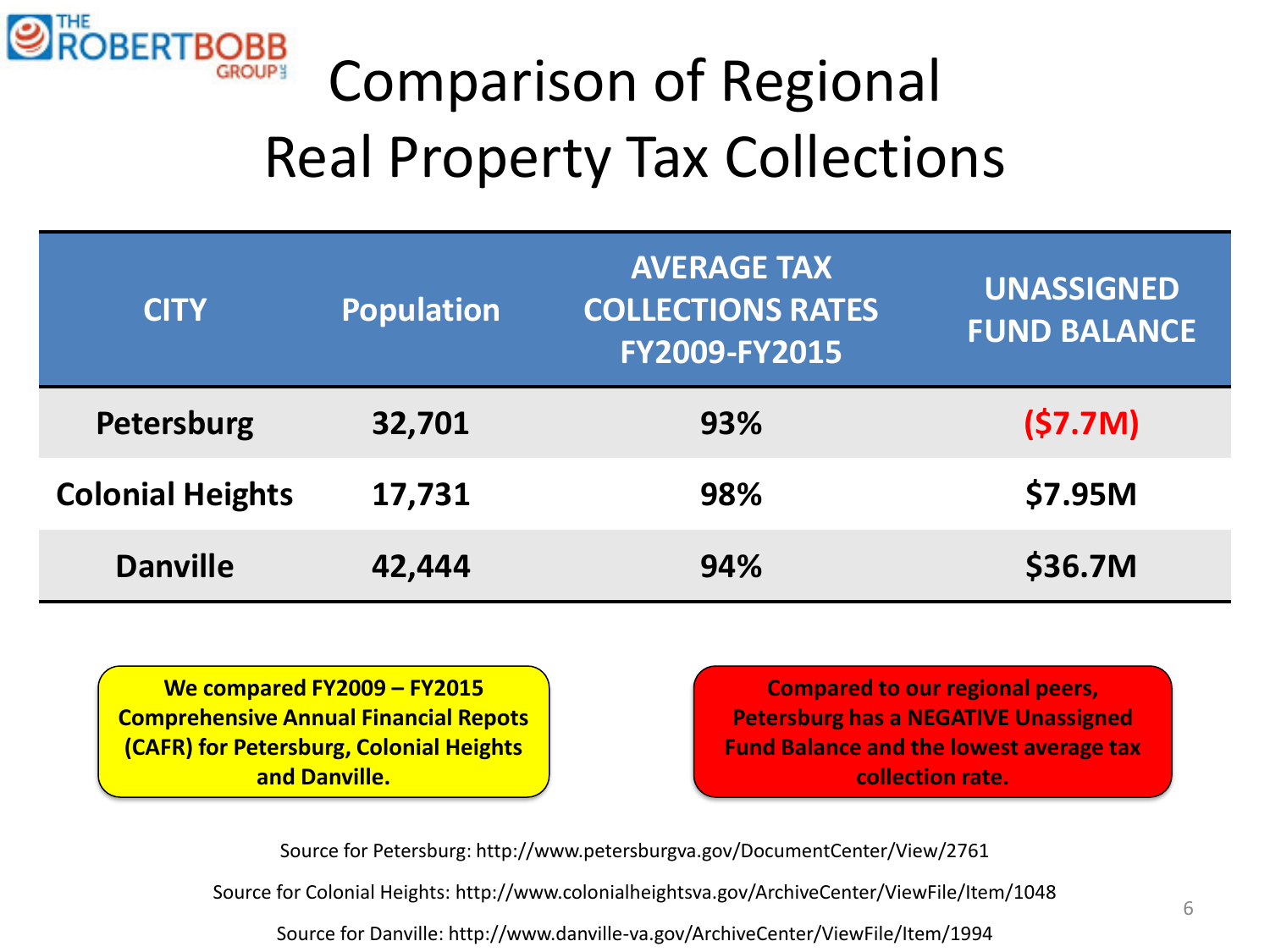# ROBERTBOBB 54.2 Million in Uncollected Personal Property Taxes as of 6/29/17

**Uncollected Personal Property Taxes Owed to the City Have Increased Year Over Year!**

| Year         | <b>Taxes Receivable</b> |                                  |
|--------------|-------------------------|----------------------------------|
| 2013         | \$260,978               |                                  |
| 2014         | \$355,431               | <b>Note: This</b>                |
| 2015         | \$502,906               | reflects total<br>uncollected as |
| 2016         | \$739,753               | of 6/29/17.                      |
| 2017         | 2,313,945               |                                  |
| <b>TOTAL</b> | \$4,173,013             |                                  |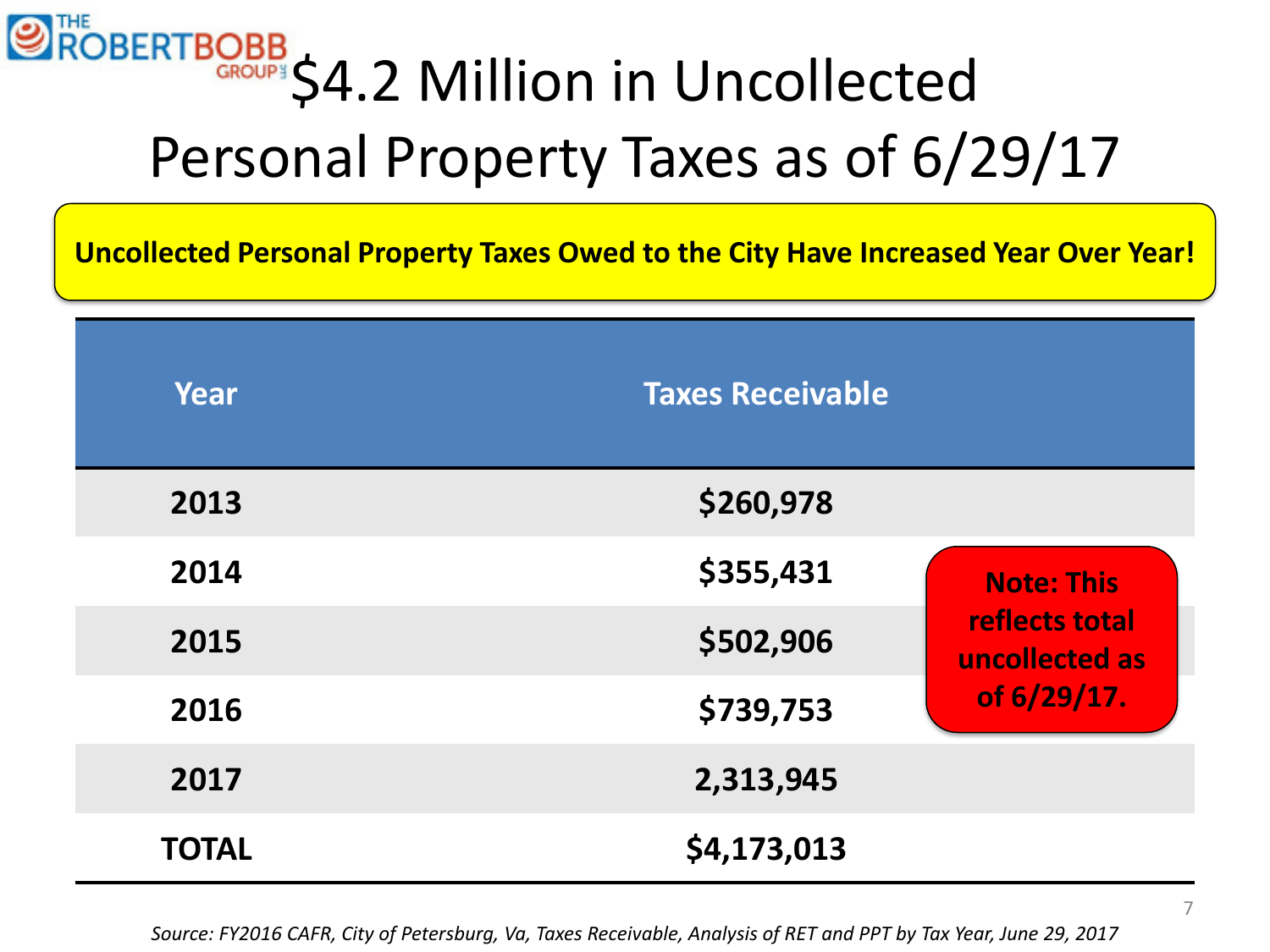# ROBERTBOBB S6.7 Million in Uncollected Real Estate Taxes as of 6/29/17

**Uncollected Real Estate Taxes Owed to the City Have Increased Year Over Year!**

| Year         | <b>Taxes Receivable</b> |                                     |
|--------------|-------------------------|-------------------------------------|
| 2009         | \$99,494                |                                     |
| 2010         | \$146,143               |                                     |
| 2011         | \$201,931               |                                     |
| 2012         | \$295,284               | <b>Note: This</b><br>reflects total |
| 2013         | \$335,180               | uncollected as                      |
| 2014         | \$401,841               | of 6/29/17.                         |
| 2015         | \$712,474               |                                     |
| 2016         | \$4,469,220             |                                     |
| <b>TOTAL</b> | \$6,661,568             |                                     |

*Source: FY2016 CAFR, City of Petersburg, Va, Taxes Receivable, Analysis of RET and PPT by Tax Year, June 29, 2017*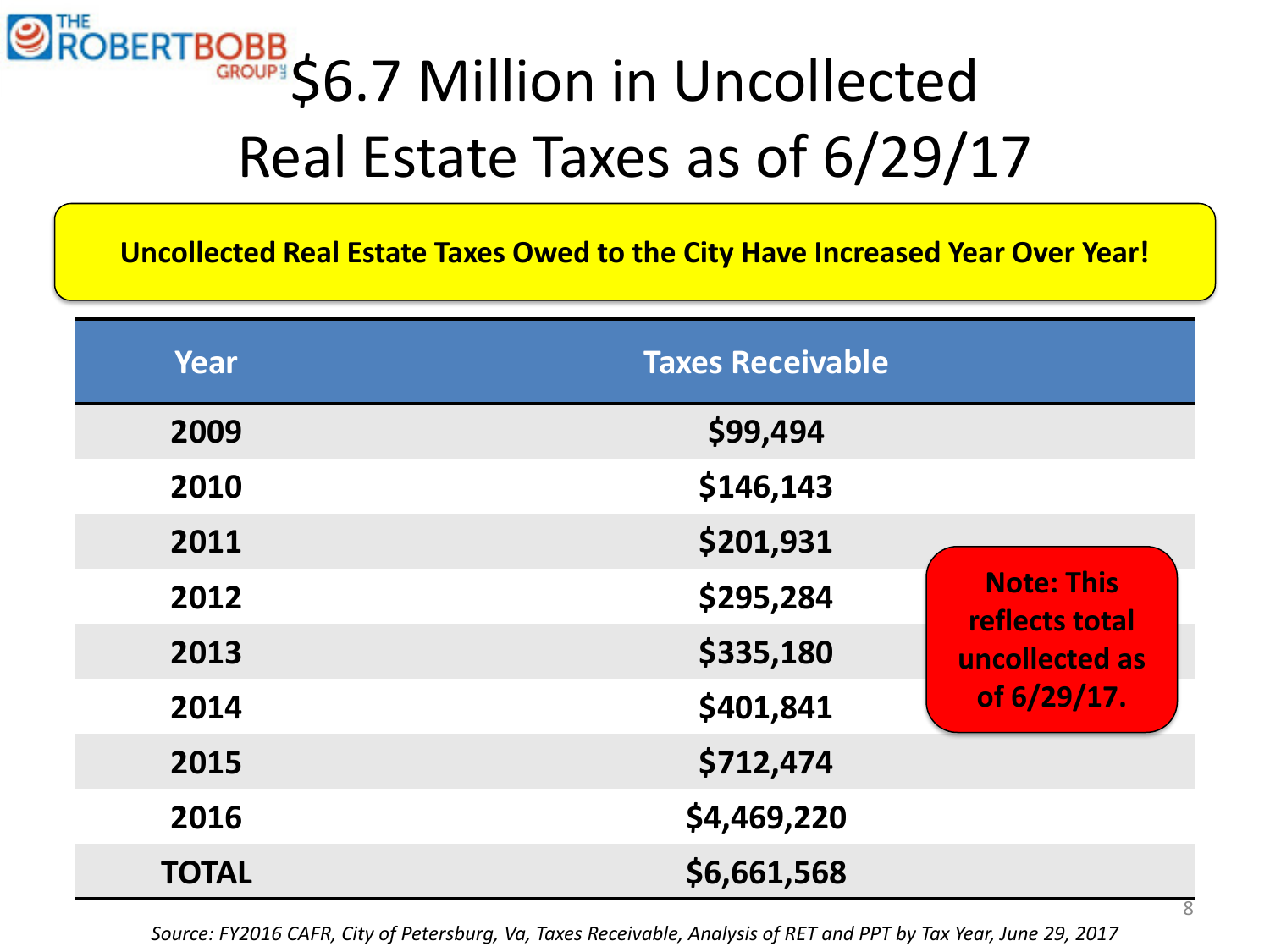

# **That is a Total of \$10.8 Million in Uncollected Personal Property and Real Estate Taxes as of 6/29/17**

*Source: FY2016 CAFR, City of Petersburg, Va, Taxes Receivable, Analysis of RET and PPT by Tax Year, June 29, 2017*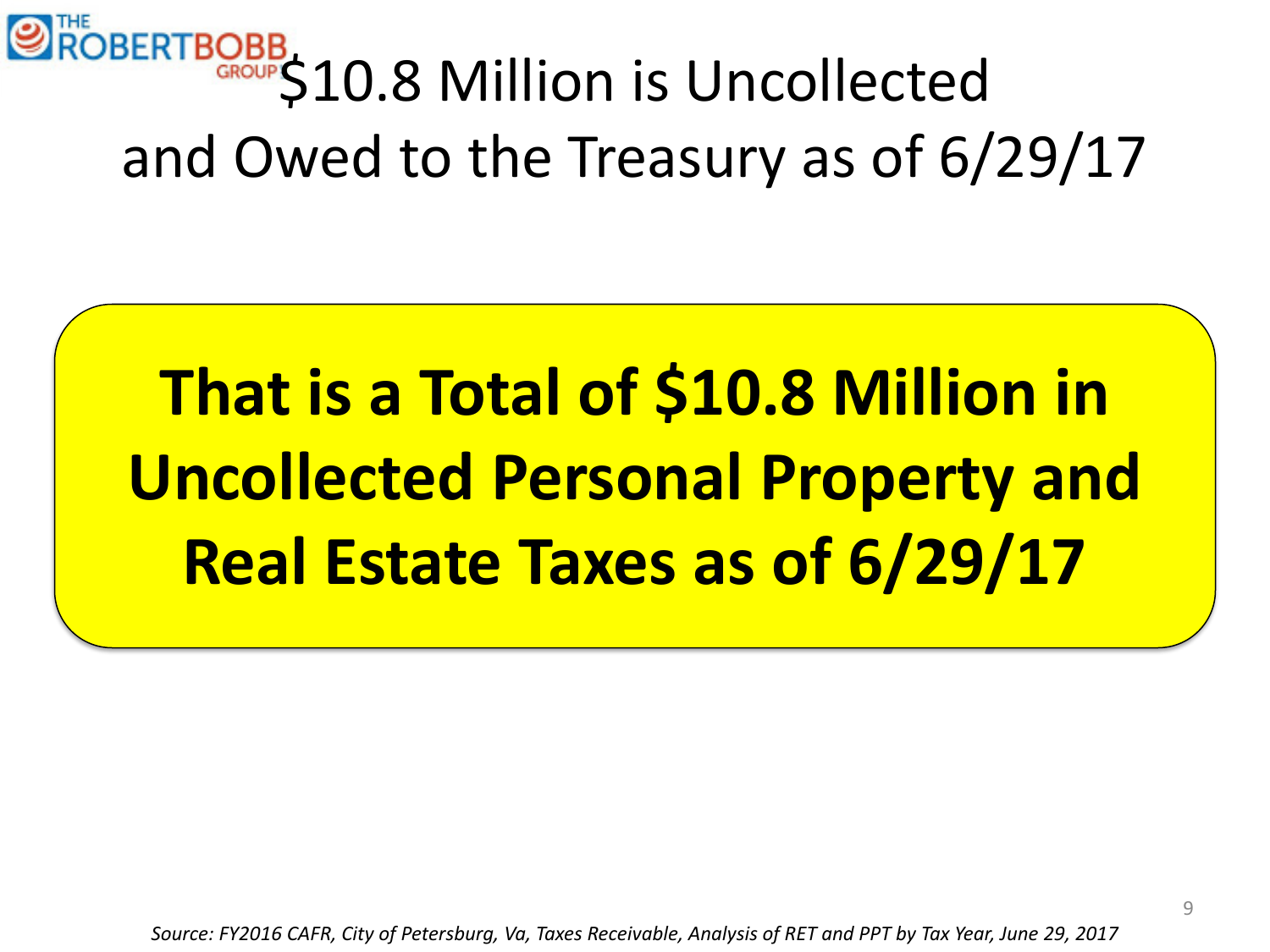

# ROBERTBOBB ~ \$800,000 in Uncollected EMS Billing by the Treasurer

**The Treasurer has not supported collection of up to \$800,000 owed to the Fire Department**

### **Background**

- The Fire Department contracts with Cornerstone Adminisystems for EMS billing
- ~20 daily bills are sent by the Fire Department/EMS to Cornerstone that is then submitted for insurance payment
- **Industry Average for current account collections is ~70%**
- **In Petersburg, the 3rd Party Collection Rate is higher at ~76%**
- **Cornerstone hands off delinquent accounts to the Treasurer ~24%**

**Break down in Communications with the Treasurer: 3rd Party Company has unread emails over 1 year old from Treasurer**

### **Problem: We are not collecting the delinquent accounts which could be some percentage of ~\$800,000.** 10

*Source: Cornerstone Adminisystems is the 3rd Party EMS Billing company contracted with the Petersburg Fire Department, 6/29/17.*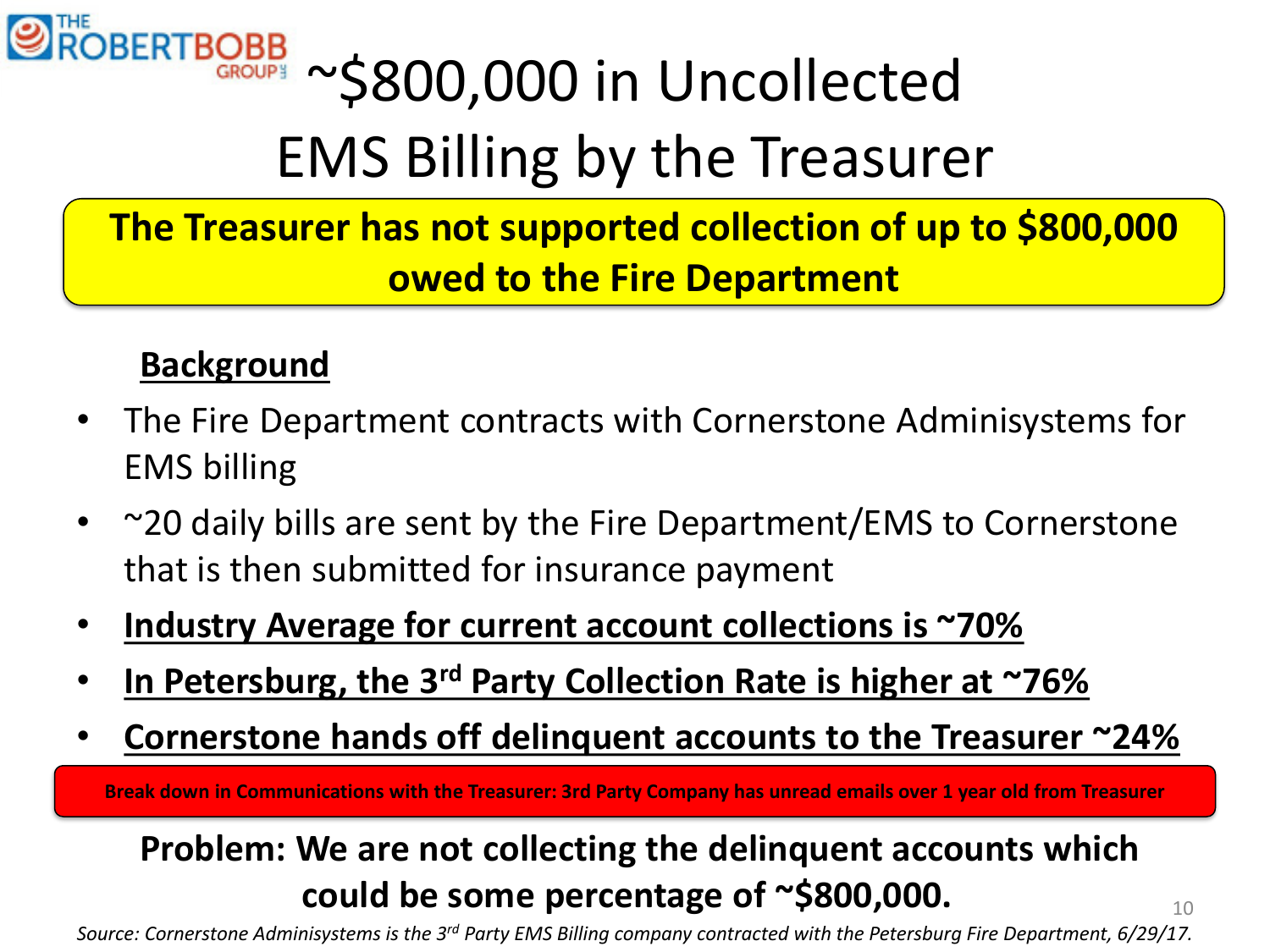

# The New EMS Billing Cycle

**This Process describes the Industry Standard. It has been authorized as the process to be followed effective immediately by the Interim City Manager.**



**is paid by the health insurance company and any copays by the patient.**

**surcharge after unpaid debt sent to a 3rd party for collections**

**remaining debt is sold off.**

**would approve any debt the City proposes to write off.**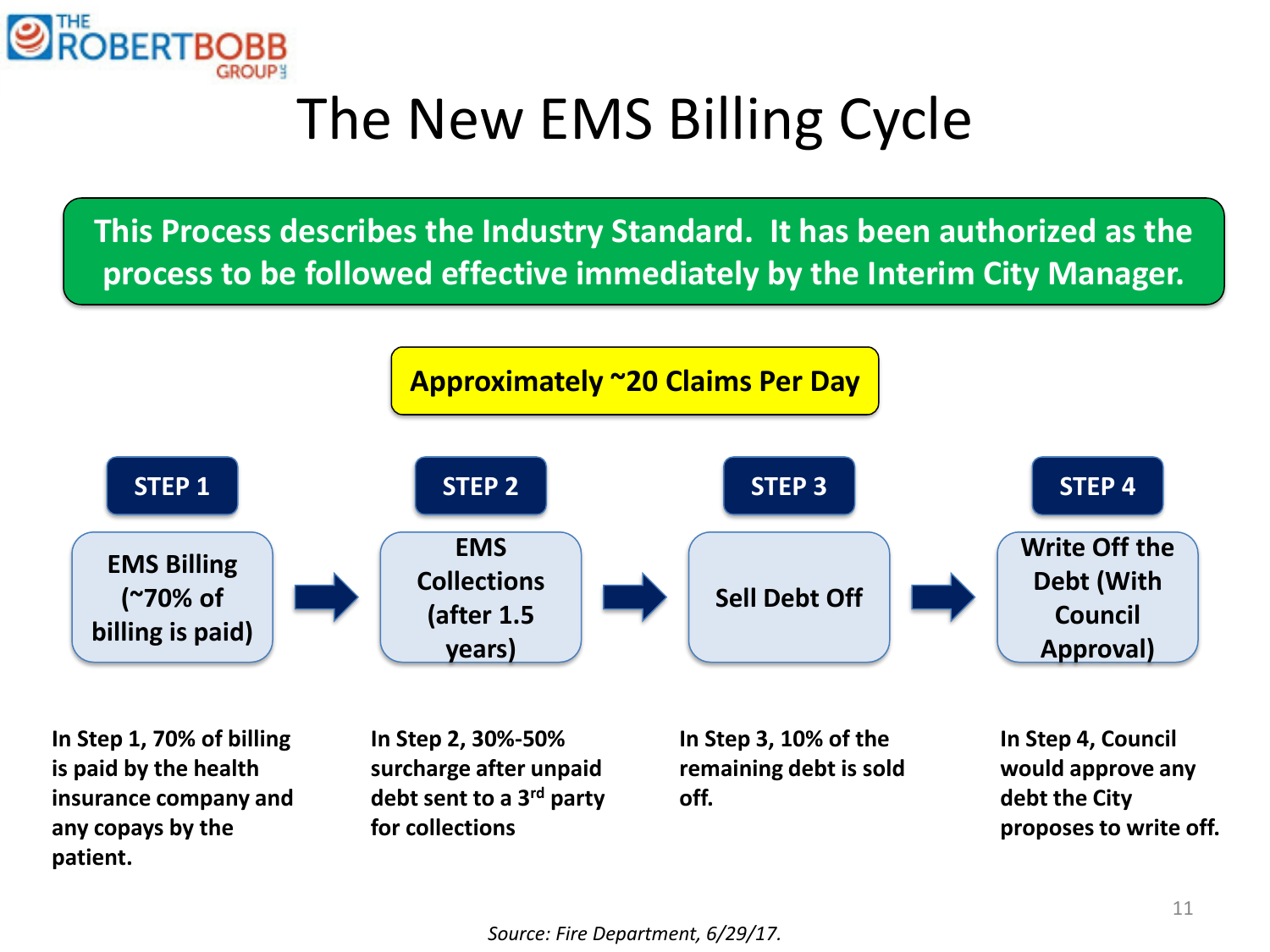

# Collector of City Taxes: Itemization of Costs

**1. An itemization of the \$110,000 estimated cost of re-creating the position of Collector of City Taxes.**

The \$110,000 salary represents a potential range for Council's consideration. The initial estimate for the cost of a City Collector was based on the December 2015 Compensation Study for a comparable role. The comparable role used was the City Assessor. It is the cost of a fully loaded compensation package (Salary + Benefits). According to the 2015 Compensation Study, the City Assessor salary was \$82,265. Assuming a 30% additional amount for Benefits, the total is \$107,412.50.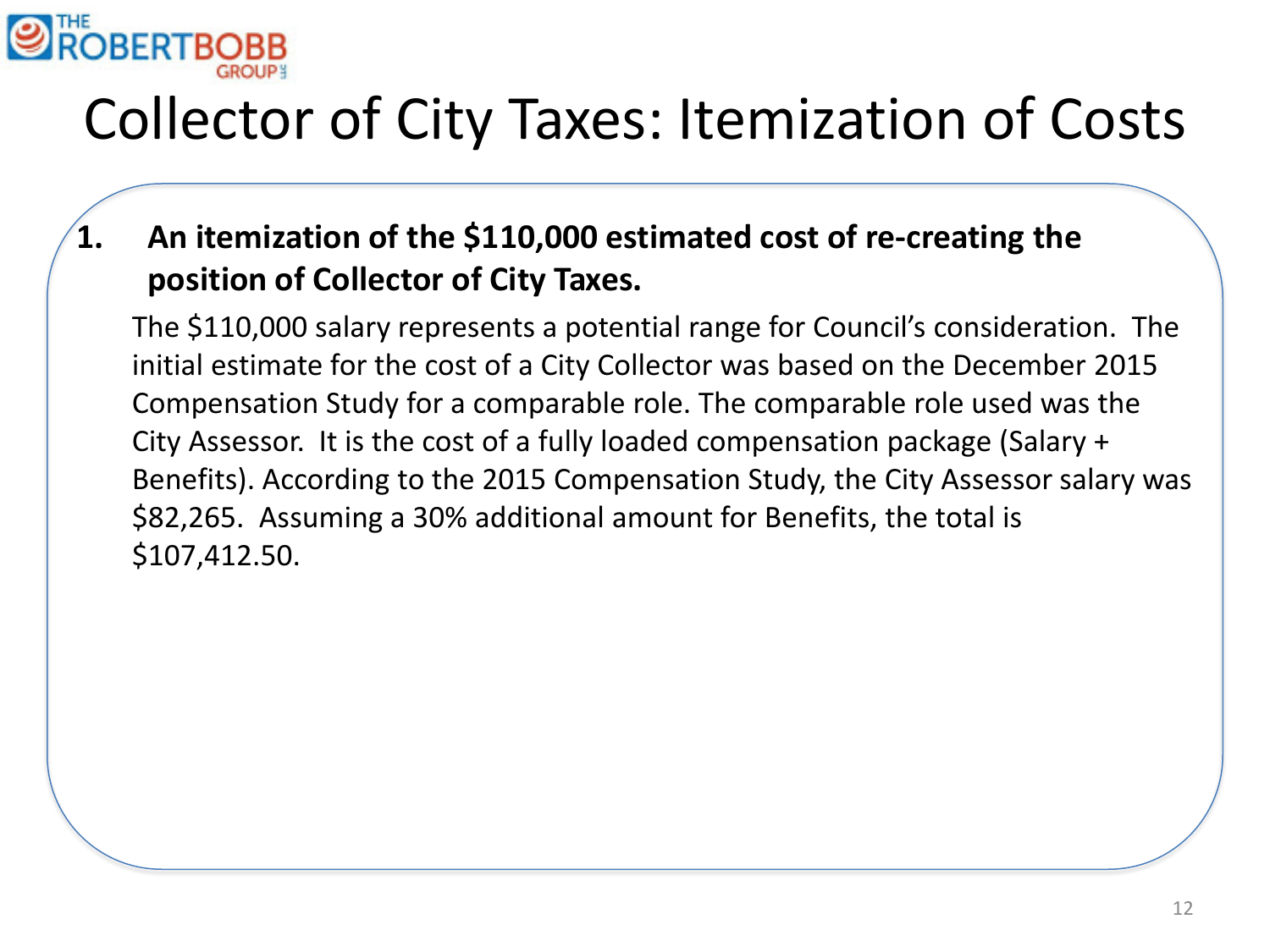

# Compensation Board Determines the Treasurer's Salary

**FY18 Budget For the Petersburg Treasurer's Office** 

| $\ $ Number $\ $ Code $\ $ | Position   Class    Budgeted    Current  '<br>Salary    Salary |                      | $\ $ Estimated $\ $<br><b>Fringe</b><br>$\ $ Benefits $\ast$ $\ $ | <b>Budgeted</b><br><b>Salary</b> | <b>Estimated</b><br>Reimbursable Reimbursable<br><b>Fringe</b><br><b>Benefits*</b> |
|----------------------------|----------------------------------------------------------------|----------------------|-------------------------------------------------------------------|----------------------------------|------------------------------------------------------------------------------------|
| 100002                     | <b>TREAS</b> 75,679                                            | $\  75,679 \  7,613$ |                                                                   | 68, 999                          | 16,941                                                                             |

- The Virginia Compensation Board determined the **FY18 salary for the Treasurer as \$75,679.**
- The City Council in its FY18 Budget approved a salary of **\$79,917.**

**The Compensation Board reimburses the City for Constitutional Officers. Based on the Comp Board's formula, the City will only pay a net cost for the Treasurer's salary of \$7,352.**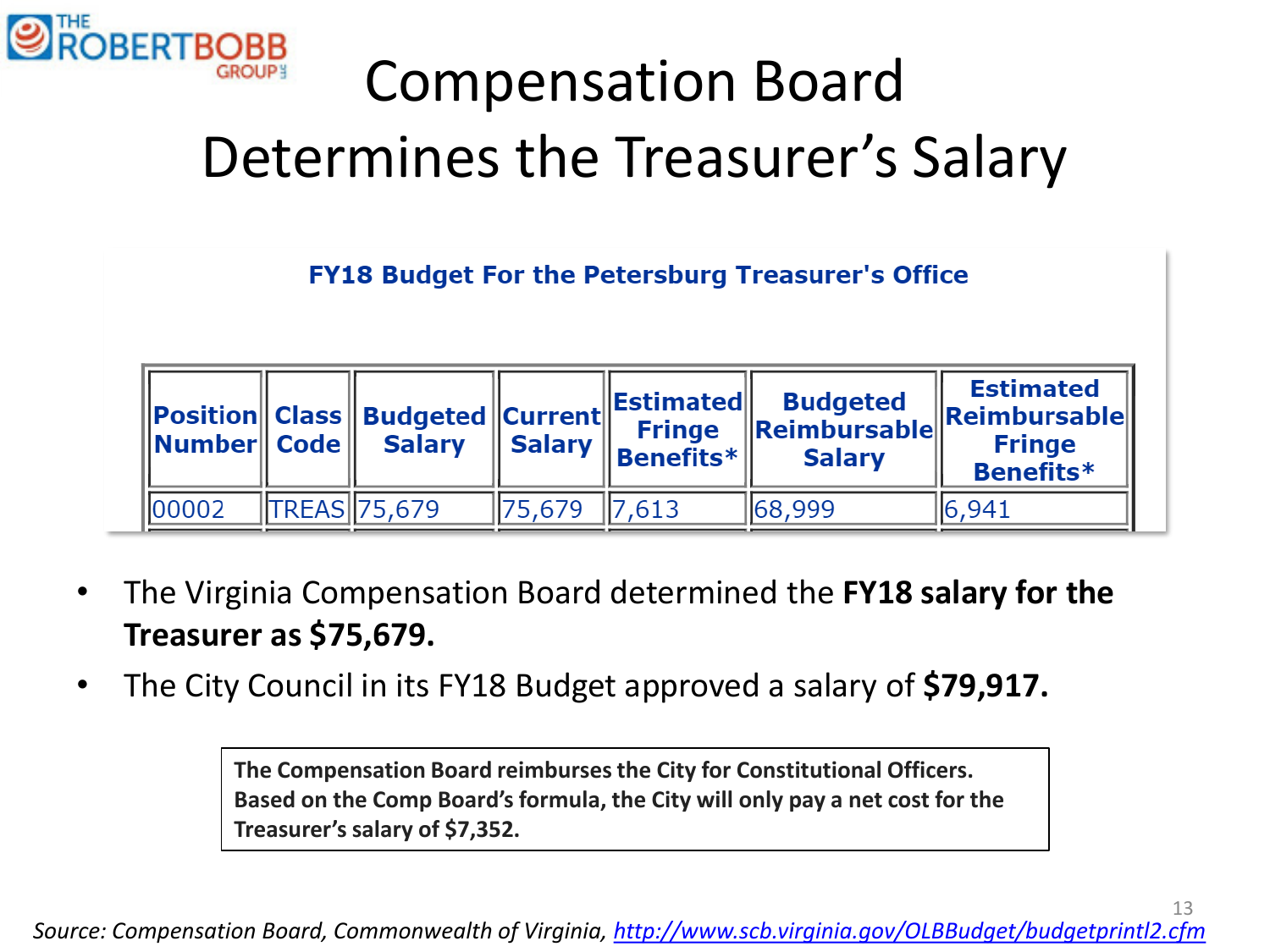

# Need for Processes & Technology in the Treasurer's Office

**Our Target State includes a comprehensive program that addresses standard operating procedures**

- Regardless of who takes on duties and functions whether it is the Treasurer, or the Finance Department, or the Collector of City Taxes – we believe a comprehensive Change Management Program is needed that addresses needs for new policies, processes and technologies.
- The City may need an outside firm to take on the collection function. Some of that is happening currently (e.g, TACS). Further, additional funds may be needed to support data and technology needs.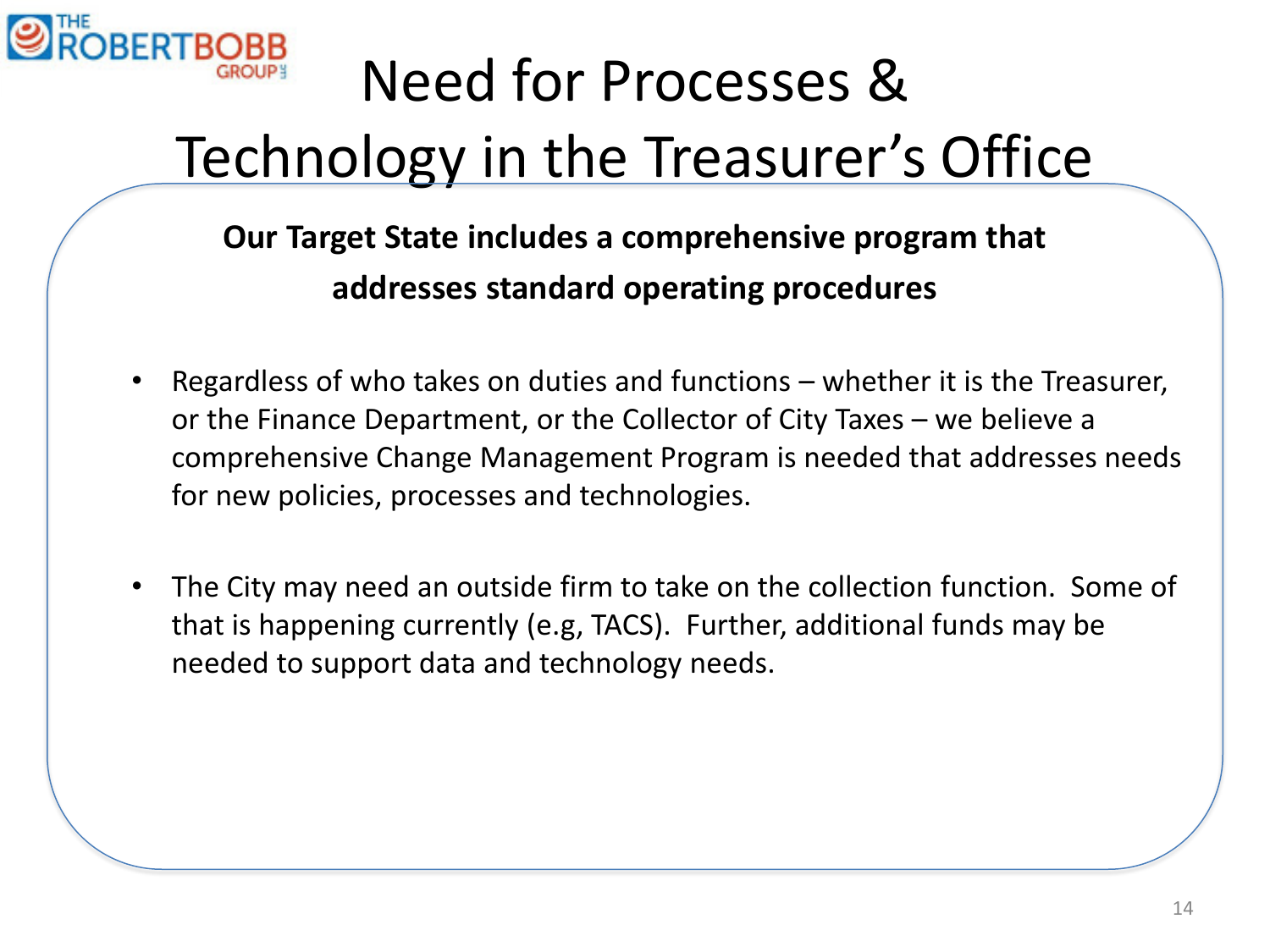

# Collector of City Taxes: Itemization of Costs

**2. Whether the \$110,000 estimated cost takes into account the savings that will result because the City will no longer have to pay the City employees who now assist the City Treasurer.**

No. The Collector of City Taxes does not eliminate current employees who now assist the City Treasurer. We still need cashiering functions. The Collector of City Taxes will COST the City, it is an additional expense to the City. However, we believe this additional capacity will improve collections and realize revenue that is now "dormant."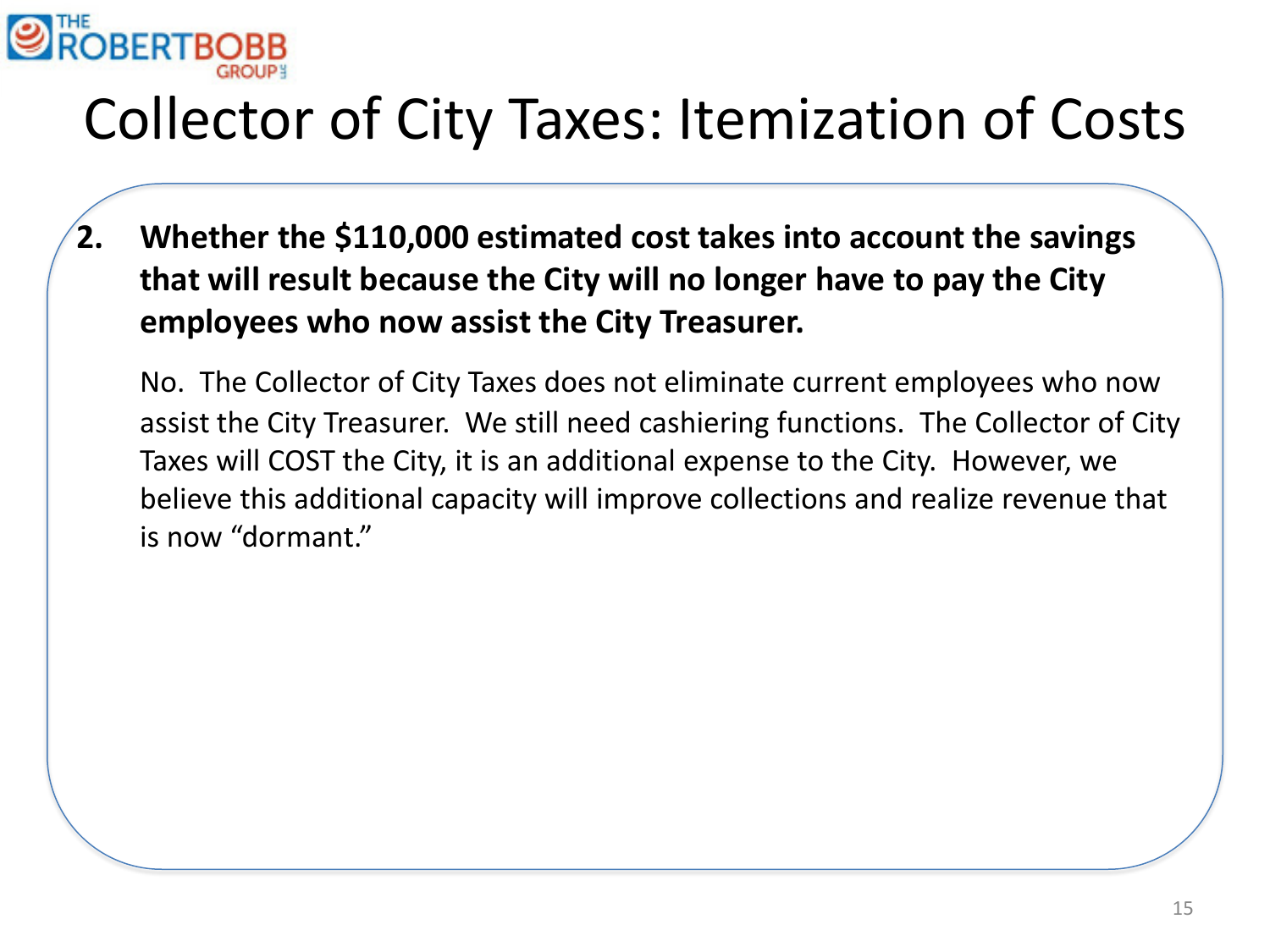

# Staffing

**3. The number of assistants and other staff members that the Collector will have.**

This depends on the functions we identify for the Collector. At minimum, based on financial data and reporting requirements we would expect at least one (1) resource to manage financial data.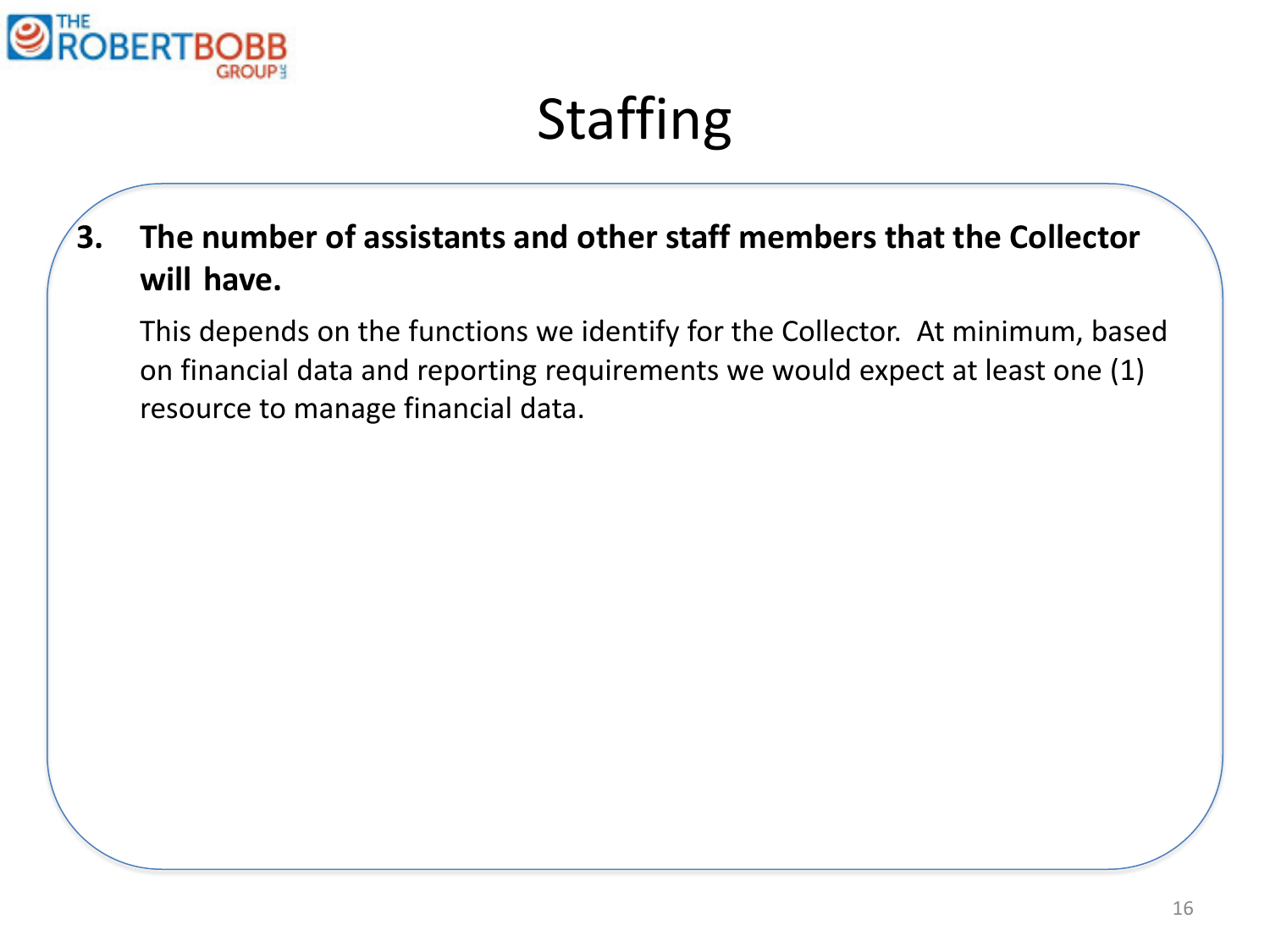

# Transfer of Functions

- **4. Whether the transfer of functions from the City Treasurer to the Collector of City Taxes will likely result in shorter lines at the cashier windows, and why.**
- We view process improvements for collections as a comprehensive program. We recommend an approach that educates customers about alternatives to paying at the window such as the SunTrust Lockbox and online payments.
- With respect to shorter lines at the cashier window, RBG met with the Treasurer in March and offered to model the cashier process during peak payment periods with a goal of identifying how many more staff would be needed to eliminate those lines out the door. **THE TREASURER DID NOT ACCEPT OUR OFFER.**
- Our view is that this is a process issue specific to in person payments. Customers who chose to come in person versus paying online will on average require 2-5 minutes processing time. **Peak billing periods should have a "surge" in staffing of at least 2 additional people.**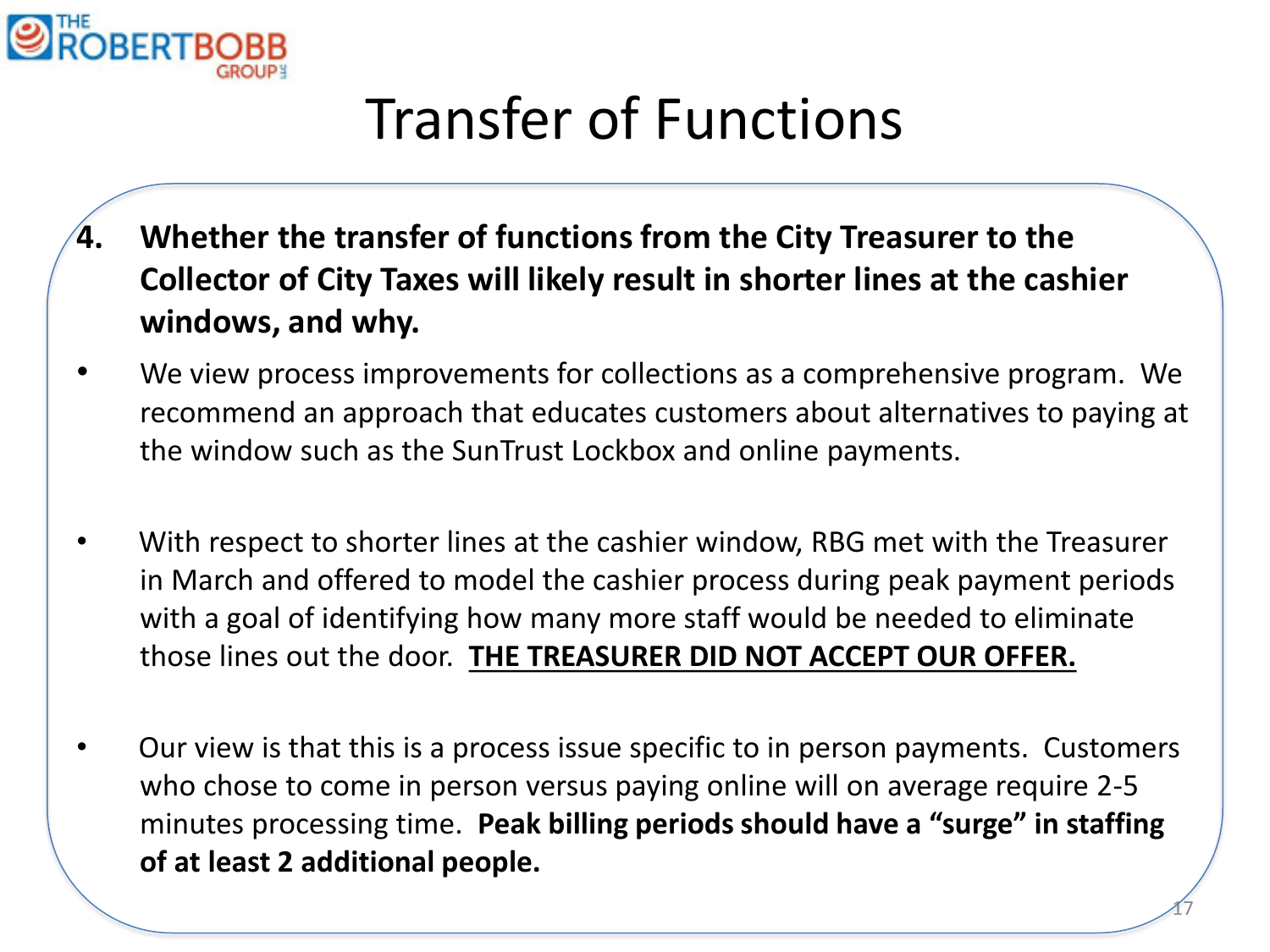

## Collector of City Taxes: Value Proposition

**5. What, if anything, the Collector of City Taxes will do differently from what the City Treasurer is doing to collect past-due revenues (including real estate taxes, personal property taxes, and utility bills).**

The Collector would directly go after "dormant" or uncollected property taxes and real estate taxes. As we noted earlier, this is over **\$10 million** (based on Auditor's analysis).

Any potential Collector of City Taxes would manage financial data within the same legacy financial database we have today as the City Treasurer. As a result, we recommend that any functions assigned to the Collector are carefully mapped to the financial systems they would access.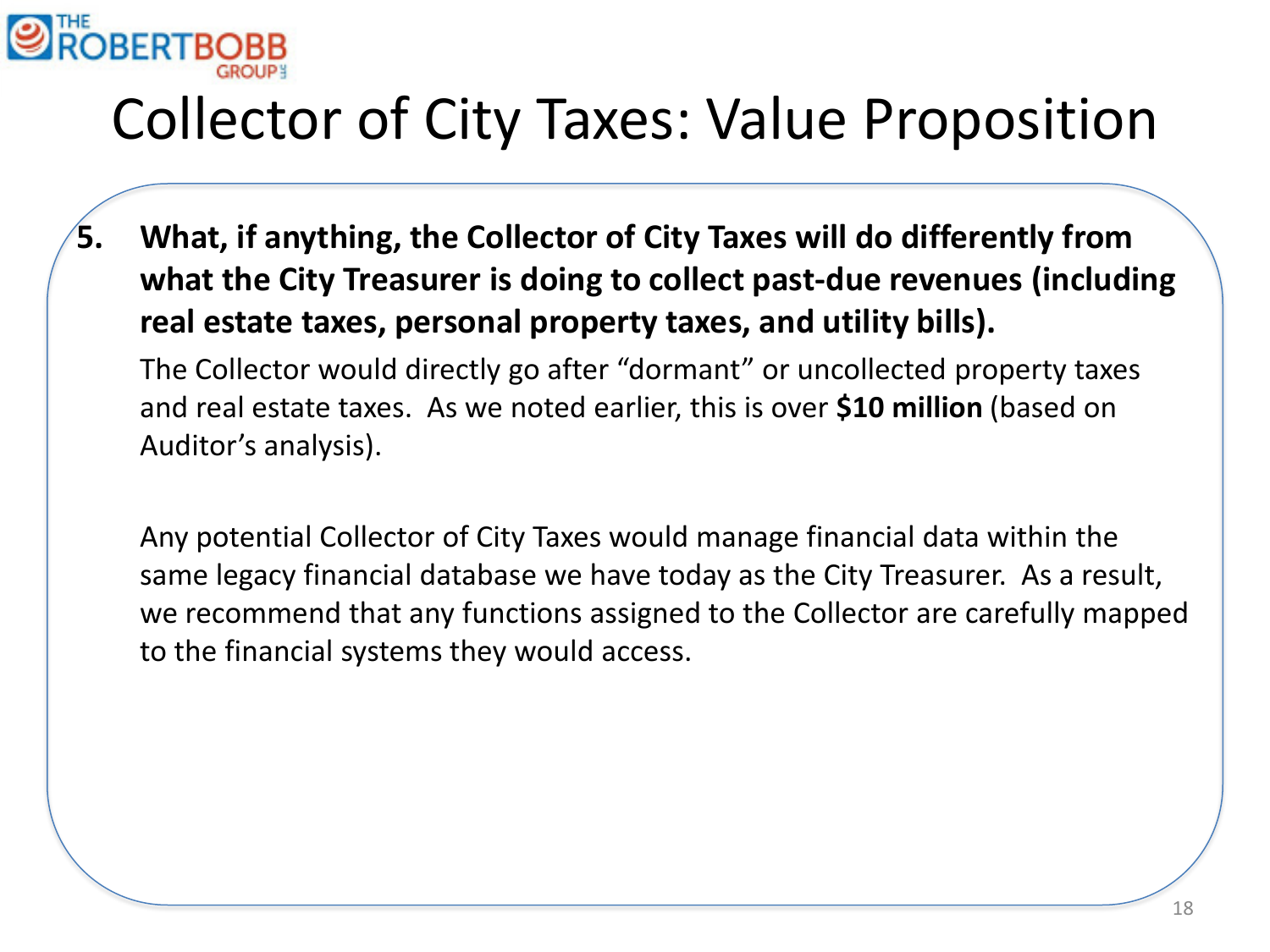

### Process Steps to Create the Position

- **6. An itemization of the steps to be taken to re-create the position of Collector of City Taxes and a timetable for taking those steps.** We expect at a minimum the following steps:
	- a. Confirm the Functions to be assigned to the Collector of City Taxes
	- b. Identify the Financial Reporting and Data Needs
	- c. Begin the Hiring Process for the Collector
	- d. Reassign existing resources or begin the hiring for a staff member
	- e. Communicate the hiring and onboarding process
	- f. Work closely with the Treasurer and his office to coordinate duties.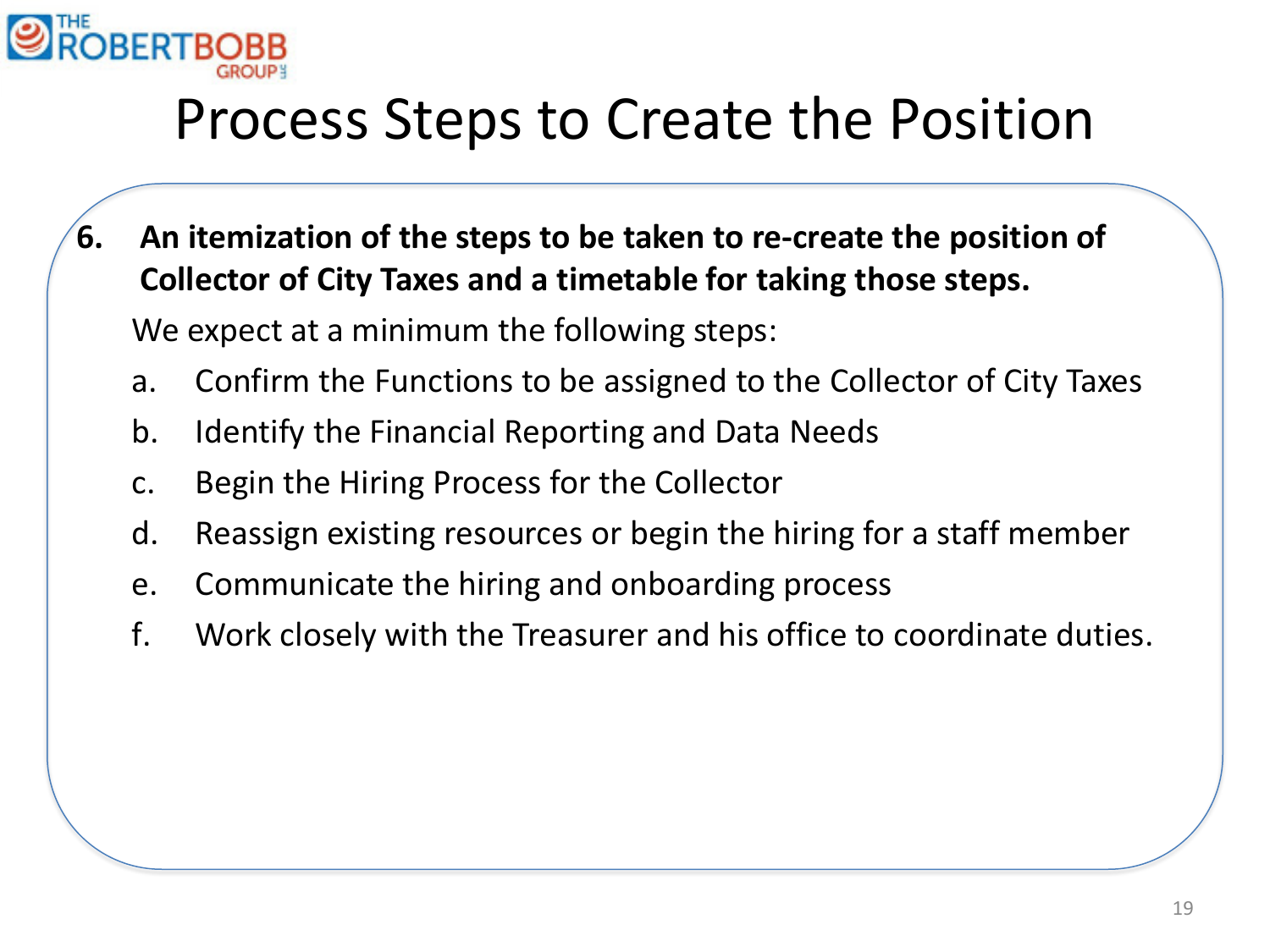

# Potential Benefits of the Collector of City Taxes

**7. An itemization of the benefits of re-creating the position of Collector of City Taxes.**

We expect at a minimum the following benefits:

- a. Since Collections would be the only function of the Collector, we anticipate an uptick in collections of 5%-10%. **We would capture revenue that is now dormant.**
- b. Transparency into the City's Tax Collection Processes
- c. Process improvements to tax collection
- d. Improvements to reporting
- e. Implementing Auditor recommendations for documentation
- f. Potentially greater collaboration between the Council, City Administration and Revenue Collection staff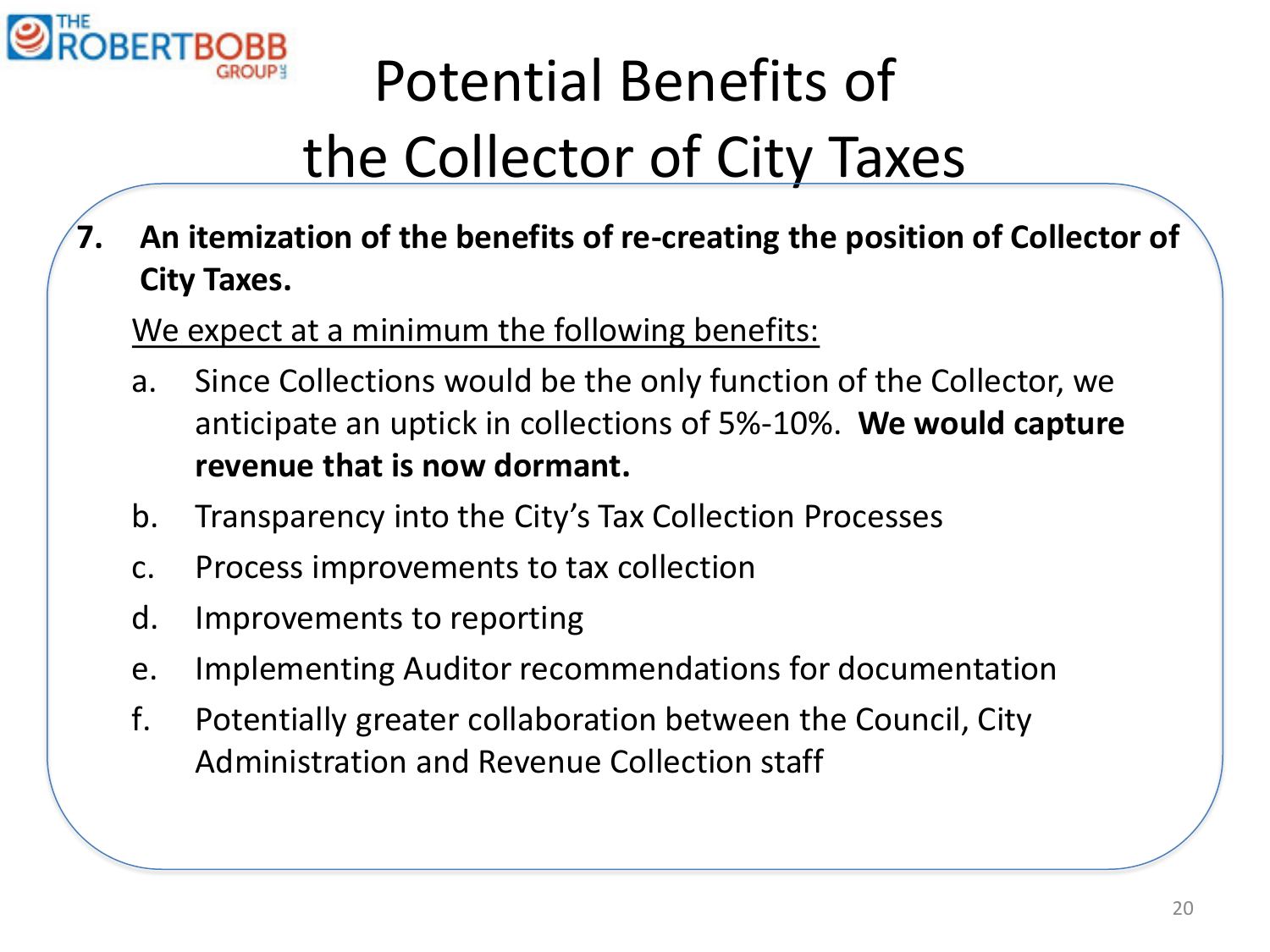

### RBG Recommendation

**8. Whether the Bobb Group advises Council to re-create the position of Collector of City Taxes, and why.**

**Our Recommendation is that the Collector of City Taxes is reinstated and takes over all collection duties, in particular, the collection of delinquent taxes. For example, this would includes leading projects such as the "Smart Boots" vehicle tax program.**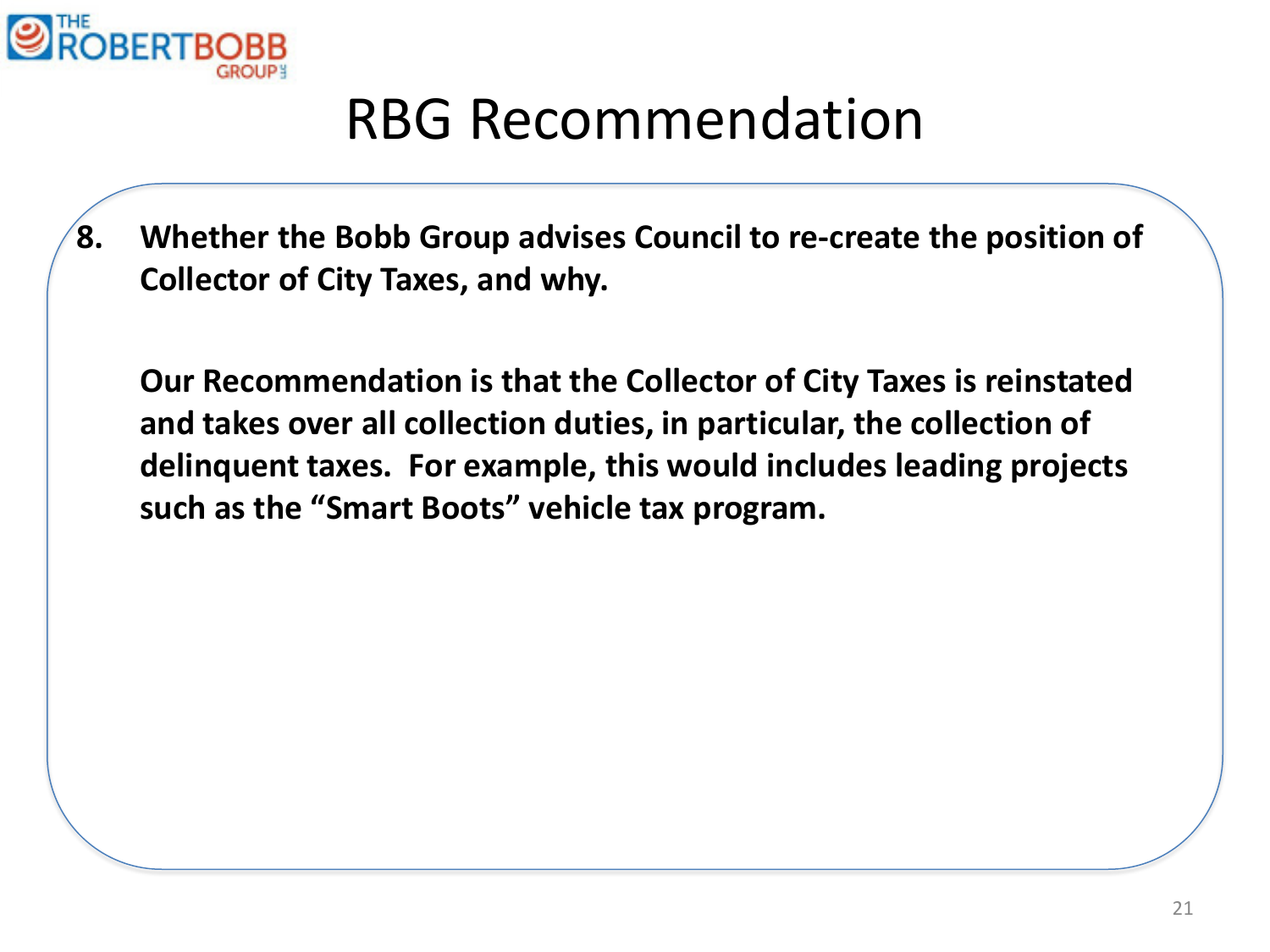

# RBG Recommendation for Organization



**§ 3-14. Collector of city taxes generally.**

A collector of city taxes will serve at the pleasure of the city council.